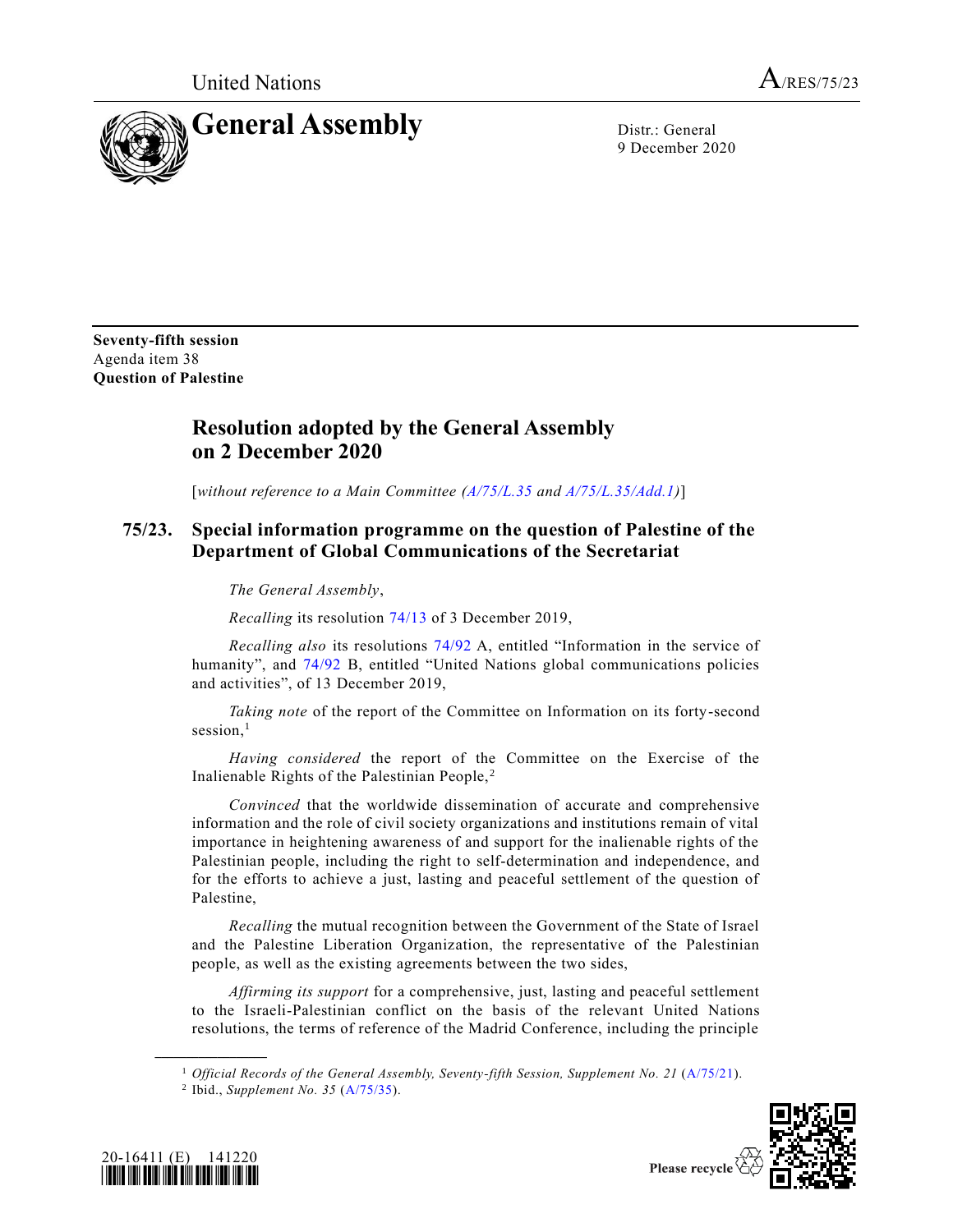of land for peace, the Arab Peace Initiative adopted by the Council of the League of Arab States at its fourteenth session,<sup>3</sup> and the Quartet road map to a permanent two State solution to the Israeli-Palestinian conflict,<sup>4</sup> endorsed by the Security Council in its resolution [1515 \(2003\)](https://undocs.org/en/S/RES/1515(2003)) of 19 November 2003 and recalled by the Council in its resolution [2334 \(2016\)](https://undocs.org/en/S/RES/2334(2016)) of 23 December 2016,

*Recalling* the advisory opinion rendered on 9 July 2004 by the International Court of Justice on the legal consequences of the construction of a wall in the Occupied Palestinian Territory,<sup>5</sup>

*Taking note* of its resolution [67/19](https://undocs.org/en/A/RES/67/19) of 29 November 2012,

*Reaffirming* that the United Nations has a permanent responsibility towards the question of Palestine until the question is resolved in all its aspects in a satisfactory manner in accordance with international legitimacy,

1. *Notes with appreciation* the action taken by the Department of Global Communications of the Secretariat in compliance with its resolution [74/13;](https://undocs.org/en/A/RES/74/13)

2. *Considers* that the special information programme on the question of Palestine of the Department is very useful in raising the awareness of the international community concerning the question of Palestine and the situation in the Middle East and that the programme is contributing effectively to an atmosphere conducive to dialogue and supportive of peace efforts and should receive the necessary support for the fulfilment of its tasks;

3. *Requests* the Department, in full cooperation and coordination with the Committee on the Exercise of the Inalienable Rights of the Palestinian People, to continue, with the necessary flexibility as may be required by developments affecting the question of Palestine, its special information programme for 2021–2023, in particular, inter alia:

(a) To disseminate information on all the activities of the United Nations system relating to the question of Palestine and peace efforts, including reports on the work carried out by the relevant United Nations organizations, as well as on the efforts of the Secretary-General and his Special Envoy vis-à-vis the objective of peace;

(b) To continue to issue, update and modernize publications and audiovisual and online materials on the various aspects of the question of Palestine in all fields, including materials concerning relevant recent developments, in particular the efforts to achieve a peaceful settlement of the question of Palestine;

(c) To expand its collection of audiovisual material on the question of Palestine, to continue the production and preservation of such material and to update, on a periodic basis, the public exhibit on the question of Palestine displayed in the General Assembly Building as well as at United Nations headquarters in Geneva and Vienna;

(d) To organize and promote fact-finding news missions for journalists to the Occupied Palestinian Territory, including East Jerusalem, and Israel;

(e) To organize international, regional and national seminars or encounters for journalists aimed, in particular, at sensitizing public opinion to the question of Palestine and peace efforts and at enhancing dialogue and understanding between Palestinians and Israelis for the promotion of a peaceful settlement to the Israeli-Palestinian conflict, including by fostering and encouraging the contribution of the media in support of peace between the two sides;

**\_\_\_\_\_\_\_\_\_\_\_\_\_\_\_\_\_\_**

<sup>3</sup> [A/56/1026-S/2002/932,](https://undocs.org/en/A/56/1026) annex II, resolution 14/221.

<sup>4</sup> [S/2003/529,](https://undocs.org/en/S/2003/529) annex.

<sup>5</sup> Se[e A/ES-10/273](https://undocs.org/en/A/ES-10/273) and [A/ES-10/273/Corr.1.](https://undocs.org/en/A/ES-10/273/Corr.1)